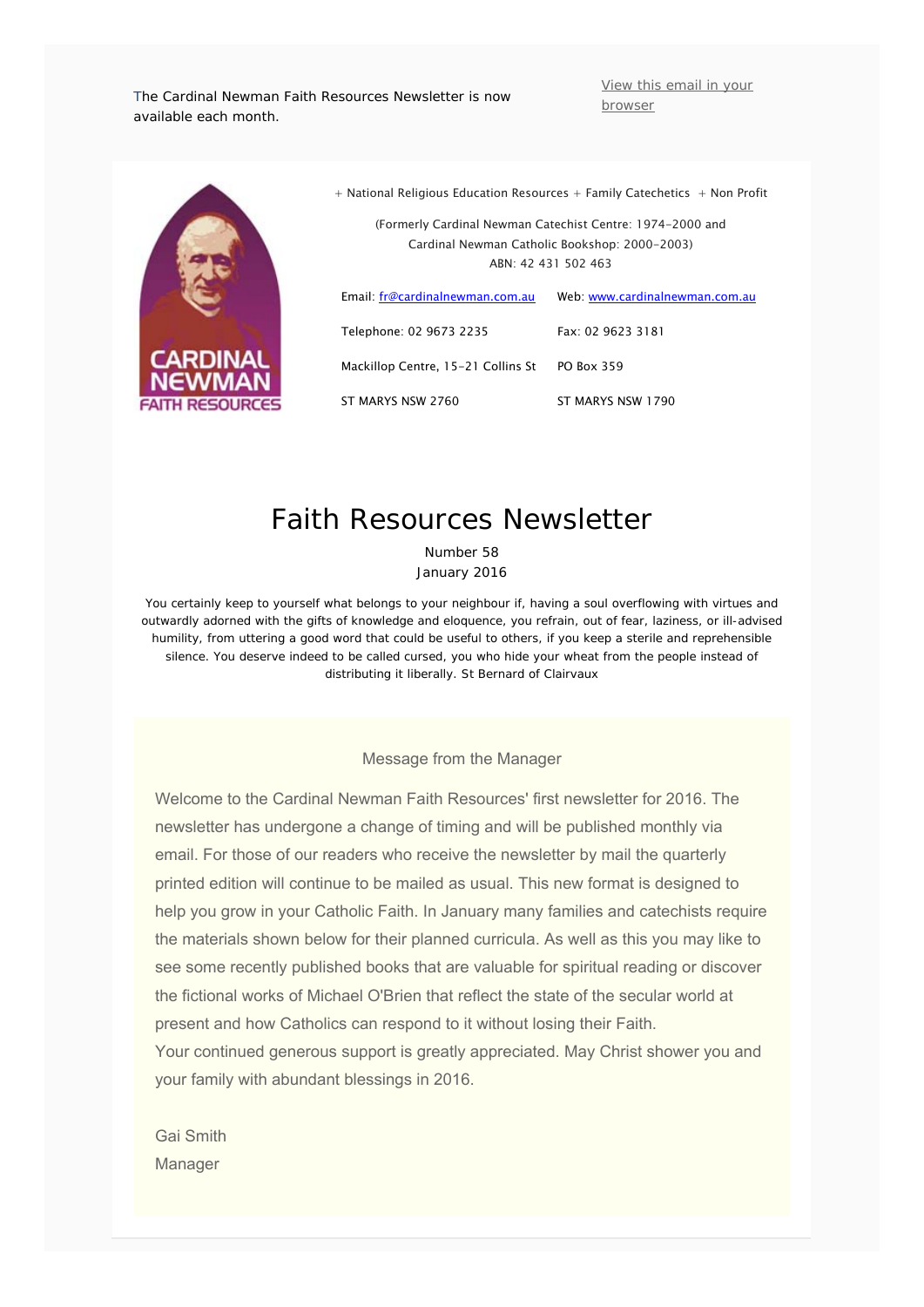# **Featured items**



**The Faith and Life Series** is the most comprehensive series available to teach the Catholic Faith. There are 8 grades loosely aimed at students from Kindergarten to Year 8, though Book 7 can be used for Year 7 and Year 8 students and Book 8 is aimed at Year 9 and Year 10 students. The Student Texts are all affordably priced at \$19.95 each.



The activity books not only reinforce the chapters in the Student Text but gives the children extra resources and Scriptural References to pursue. It is highly recommended for schools and home schoolers.

The Activity Books are \$15.95 each.

Teacher's Manuals for each grade are available for order at \$79.95



## **Faith in the Family Catechetics**

**Workbooks** by Father Peter Murphy for Penance, Eucharist and Confirmation are an essential tool for the preparation of children to receive these Sacraments for the first time. Unlike other courses the books cover everything children should know. Books are affordably priced at \$5.00, bulk orders receive generous discounts. We also have copies of The Penny Catechism for \$4.50



**Edition II** is an excellent resource for all classrooms and homes. The children learn their Catholic Faith in depth from the precise questions and detailed answers with Bible texts. It is important to memorise the faith so that it echoes in the heart. Price \$5.00 **The Apostles' Edition** is simpler and is suitable from 6 years and up, including adults. Price \$5.00 each.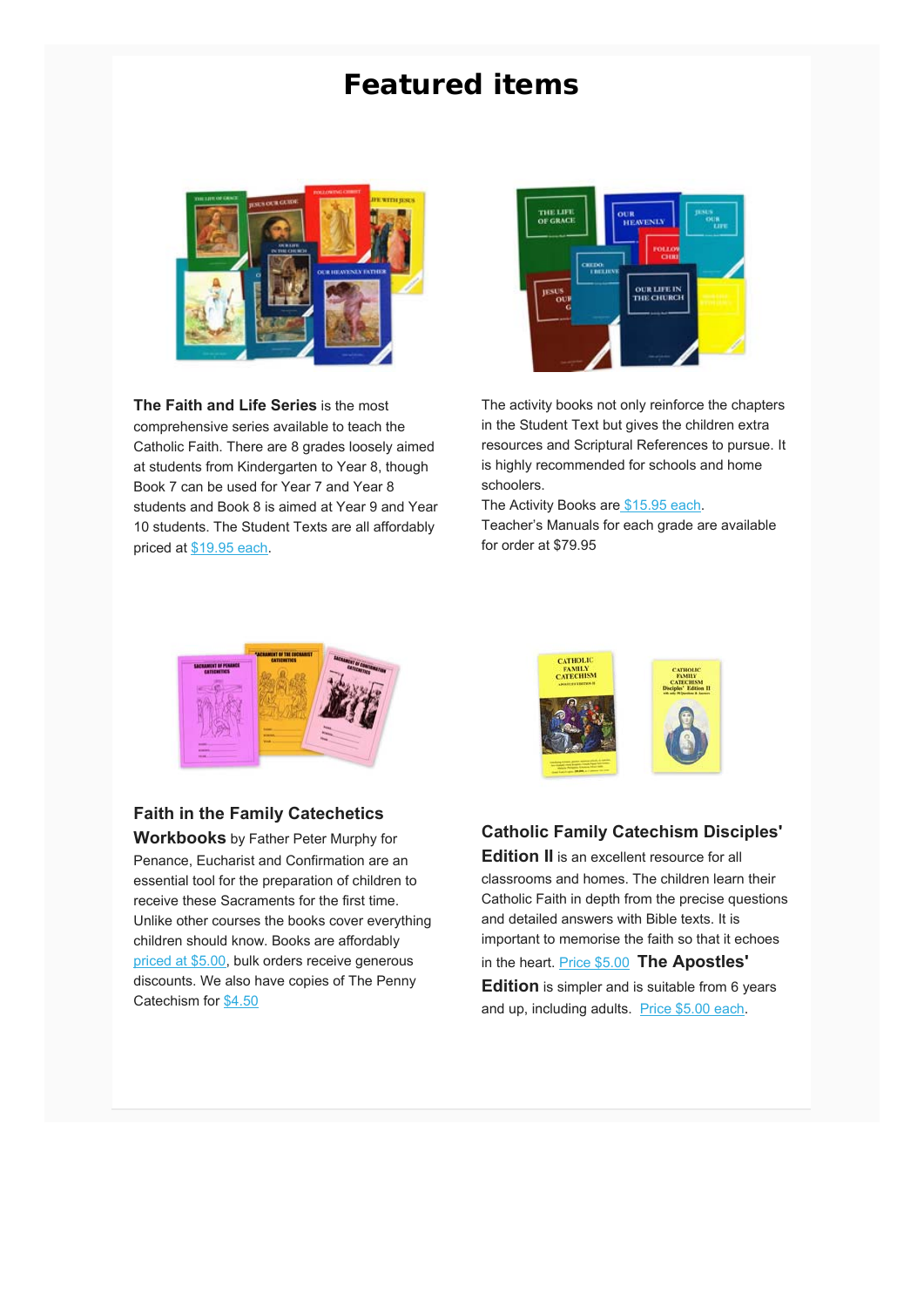

## **The New St Joseph Baltimore**

**Catechisms** have been available since 1962. The First Communion Catechism is an excellent tool for children 5 -8 years who are preparing for the reception of the Sacraments of Penance and First Holy Communion. Books 1 and 2 are necessary for the Sacrament of Confirmation. The questions are followed by detailed answers and the exercises at the end of each chapter help the children learn to use the bible and research their Catholic faith so that they have deep understanding of it.

First Communion \$8.50 Book 1 \$12.75 Book 2 \$15.50



**Child's Bible History** by Most Rev F J Knecht is an excellent tool for teaching Bible History to Primary School children. It fits in well with any of the Catechetical courses. It has questions at the end of each chapter to reinforce the lesson.

Price \$9.60

## **The Monks' Daily Bread** and **The Story**

**of Job** are 2 new children's books from Sylvia Dorham and Regina Doman respectively and published by Chesterton Press. These delightful books are suitable for children 2-8 years. The books are affordably priced at \$13.95 each The Monks' Daily Bread The Story of Job



Showing the **Brother Francis** DVDs from Herald Entertainment to children is a very effective way to teach them their Catholic Faith. Brother Francis' smile is contagious and he captures the hearts and minds of children as he plays games, sings songs and does his chores. The 11 DVDs cover prayer, the rosary, the Mass, the saints, parables, singing, Christmas and Easter and the sacraments of Baptism, Confession and the Holy Eucharist.



They are highly recommended for families and catechists. They are affordably priced at \$14.50 each or buy all 11 DVDs for \$140.00. Along with the DVDs there are 10 workbooks which help reinforce the lessons learnt in the DVDs. The colouring exercises and activities are instructive and keep children occupied for hours. They are affordably priced at \$4.25 but all 10 books can be bought as a package with the 11 DVDs for \$179.95.

Click here to purchase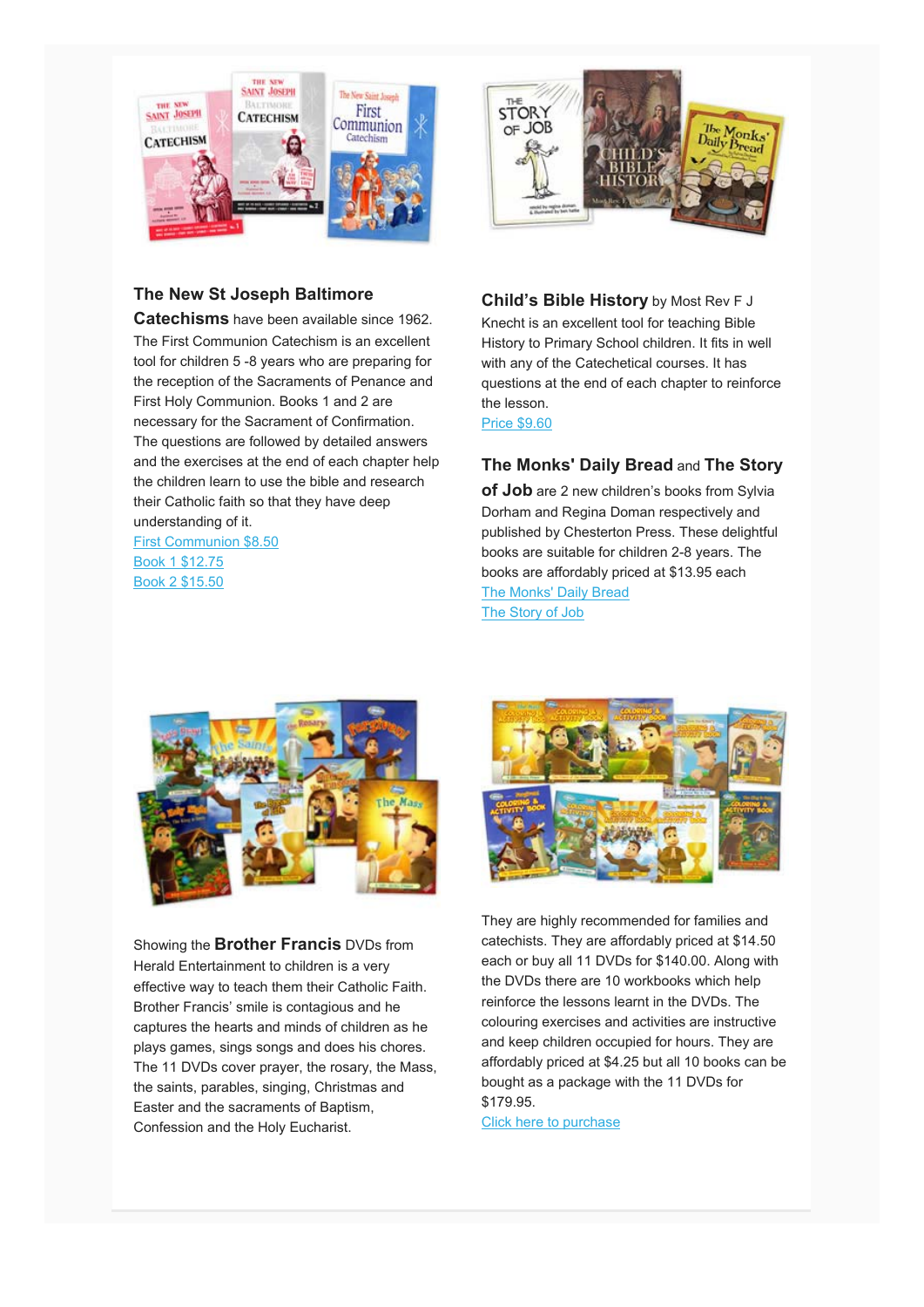



Kevin Vost has a sharp mind and an incredible understanding of St Thomas Aquinas. His new books **The One-Minute Aquinas: The Doctor's Quick Answers to Fundamental Questions** and **The Seven Deadly Sins: A Thomistic Guide to Vanquishing Vice and Sin** are written so that the ordinary person in the pew will understand their Faith more deeply. These are highly recommended spiritual reading. The One-Minute Aquinas Price \$39.95 The Seven Deadly Sins Price \$37.95 Order both books together until April 30<sup>th</sup> Special price \$69.95

Michael O'Brien's latest book **Elijah in Jerusalem** is the long-awaited sequel to **Father Elijah**. In this new novel, the Catholic convert from Judaism and survivor of the Holocaust, Father Elijah, is called upon to confront a politician who could be the Antichrist foretold in the Bible. The hardback is specially priced at \$39.95 until April 30<sup>th</sup>.

The prequel **Sophia House** is available in hardback at \$39.95

Available in paperback is **Father Elijah** at \$33.00

They are also on special until April 30<sup>th</sup>



**God or Nothing** shows the immense courage of Robert Cardinal Sarah who has stood up for God and defended the Catholic Faith against tremendous odds. His defence of the centrality of God, the reverent celebration of the liturgy and upholding the moral teachings of the Church for all Christians is especially relevant and profound in today's world. His witness to the Church in Africa, his suffering during the time of Marxism and his whole spiritual life is moving. For anyone who feels discouraged in their fight for the Catholic Faith this is a must read. Special price \$33.95



**Liber Missarum** (Mass Intentions Book) is new to Australia. The high quality book is stitched, leather bound and has beautiful artwork. There are 22 entries per pages and an area for notes at the bottom. The book has 144 pages and should last for several years. It is suitable for priests and parishes and would make a beautiful gift.

Normally priced at \$89.95, until 30<sup>th</sup> April it is available for the special price \$79.95 A Deluxe Limited Edition with 300 pages is available for \$125.00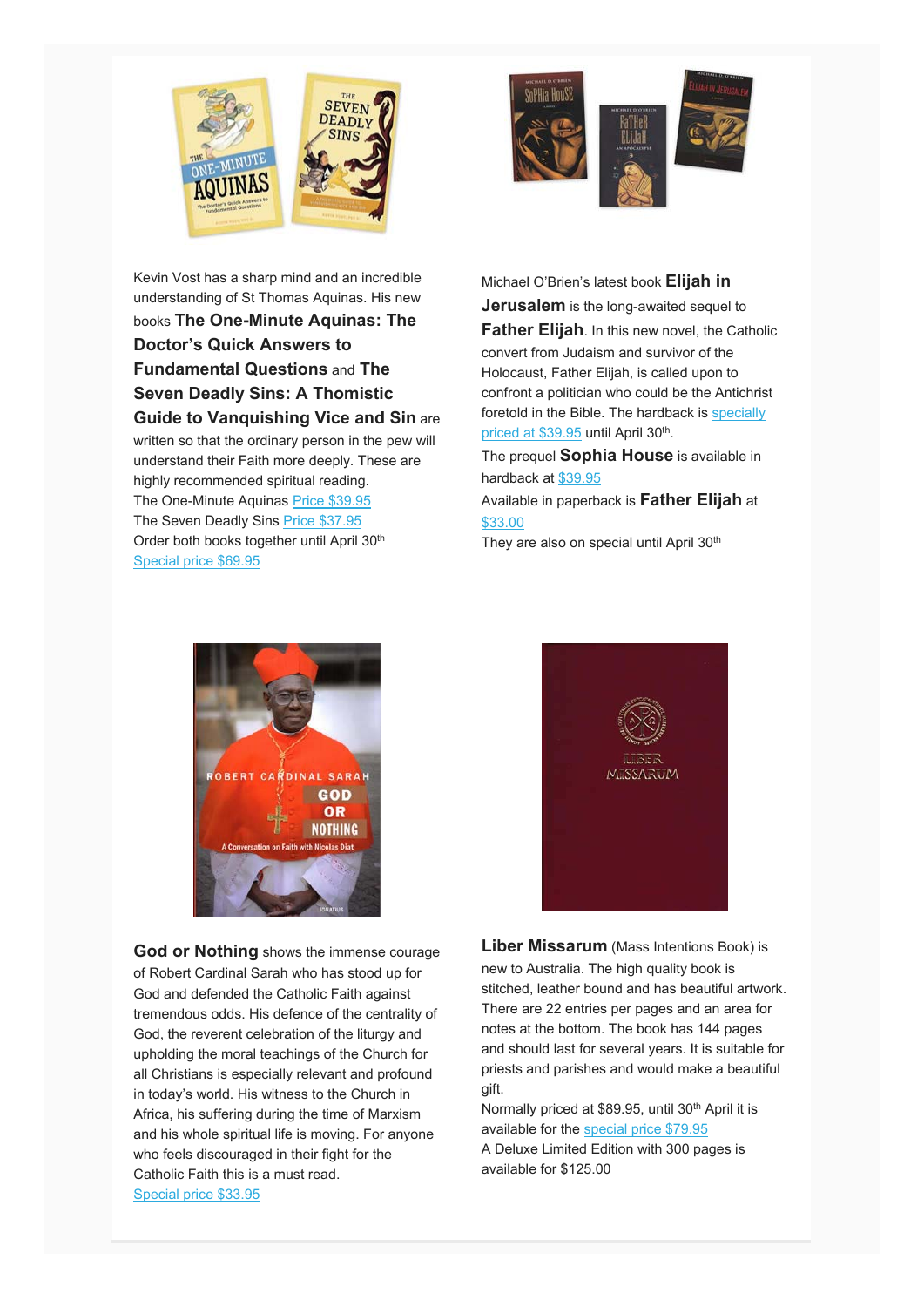## *Cardinal Newman Catechist Consultants*

## **13th January, 2016 —** *HANDOUTS* **n. 129**

**"Clear, brief and easily assimilated by all"**

# **Sociologist Fallen among the Secular Theologians**

## **Download this document as a** PDF

DAVID MARTIN spoke on the BBC Third Programme in 1968, shortly before demythologizers of 1972 began their corrosion of the Catholic Church in Australia. It was in *The Listener of* 25th April, 1968, and has been printed twice before in our Catechetical Newsletters, nn. 11 & 161 (1987 & 1999).

He was a **lecturer in sociology** at the London School of Economies, an Anglican layman, and author of *Tracts against the Times.*

ONE OF THE PERSONS whom secularising theologians most delight to honour at their conferences is the sociologist. They believe that he is one of those 'modern men' with whom and about whom they wish to discuss. And they have a fair expectation that he will have something pretty funereal to tell them: why the Church is dying and must die. No doubt he can also be prodded into dilating on the character and dilemma of modern man, confirming in his own inimitable sociological jargon the pregnant obscurities of Tillich and Bonhoeffer. However it has not escaped my notice, moving from conference to conference, that 1 am usually the next-but-one most conservative person present. Maybe the theologians who picked on me were just unlucky, and it is indeed true that with more care they could have lighted on plenty of sociologists capable of fulfilling their most masochistic anticipations. But if I have been something of an atypical mistake, there is no doubt that there is nearly always one person present more conservative than myself; and he is generally a physical scientist, a biochemist perhaps, or worst of all a physicist. I don't mean politically conservative; I mean theologically conservative. So it would seem that while the theologians joyfully proclaim the death of God and the death of the Church in the name of 'modern man', the only two modern men present watch the whole exercise with sad and wondering eyes.

### **MODERN MAN — A FIGMENT**

NO ONE NEED DOUBT that man's rational control of the environment is vastly increased, and maybe this magnificent creature of the theological imagination does exist, or at any rate scattered fragments of his body. Nevertheless he is barely know to empirical sociology. He makes only a marginal impact on the Gallup polls, which more usually document gullibility, illogicality, insecurity and rank superstition. Hence I am encouraged to carry my vulgar empiricism not only to the point of asking, "Who is modern man?" but in addition; "Where is modern man?" I even asked one theologian just how many examples of modern secular man were extant. "What," he said, "in a percentage?"

Yes, I replied, confirming his worst suspicions. The incident confirmed mine as well. Theologians never lose their habits; not anyway, their habits of mind. They know modern man exists *de fide.* Who so gross a sceptic as not to believe in modem man? In a style reminiscent of Marxist theology, all who do not confirm to the thesis are suffering from 'false consciousness': they are just behind.

I said just now that theological habits do not die, even when God and the Church have been safely buried. Secularising theologians are still preachers and do not bear genuine contradiction. They have asked for signs of a secular society and signs have been given than. That means gathering evidence, like a music-hall comedian gathering jokes on the way to the theatre. "A pop star said the other day..." "A little boy of my acquaintance said..." And "Don't you think it significant?" Or, "I saw an operation on TV the other day and it brought home to me..." and so on. Evidence *en passant.* As a Cambridge don neatly put it, "Modern Man is a clergyman's friend who has just lost his faith."

#### **STATISTICS**

ABOVE ALL, they make mincemeat with statistics about the Church. Don't bother them with complicated facts; let's get on with dismantling obstreperous institutions or celebrating the arrival of the secular city. Of course there are statistics which document certain forms of institutional decline, but the central point is that the secularising theologian often just doesn't like institutions. Like most of us most of the time —- indeed like the typical 'modem man' he decides what he likes and then rustles up the evidence. Show him any evidence on the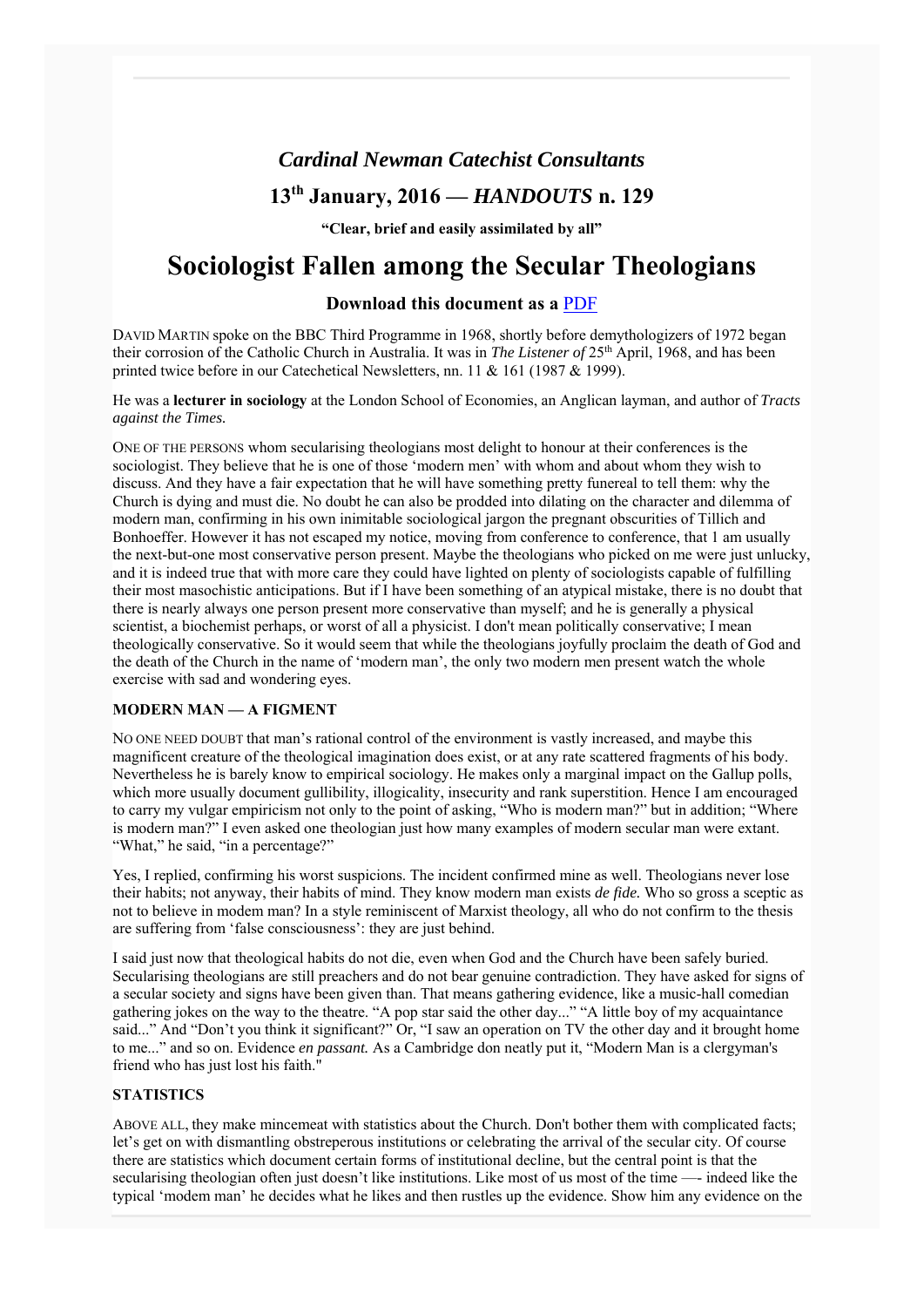other side and he flatly tells you the polls must be wrong, people must be lying. He knows the Churches are dying, and he is still a clergyman, and should know. Sociologist, stick to your last!

I am talking about a small group, however widespread their journalistic éclat, and not all the attitudes described apply to all of them. The common Existentialist theme, however, is there and it links itself to a whole group of progressive middle-class attitudes.

#### **ROLES AND RITUALS**

THERE IS A FEAR of stereotypes and of images, and a sensitivity to the restricting power of roles, as well as to the rigidities of structure. The word 'structure' is as frequent as the word 'secular'. Above all, perhaps, there is the search for authenticity, based on a feeling that middle-class existence just isn't real. Put on your tie or your clerical collar and you become ontologically deprived. Only a man in dungarees bouncing a pneumatic drill into the concrete has 'ultimate reality'.

Almost all the conferences have suggested to me that certain clergy do indeed seek to be engaged in something 'real', not perhaps with a pneumatic drill but with an occupation embodying ascertainable results. They are anxious to step outside the restricted roles a parson is allowed to play, particularly perhaps to a femaledominated milieu. As one young chaplain burst out: "The Women's Bright Hour is the dregs of the Church."

The horror of roles, and of the repetitious rituals (religious and other- wise) to which they are embedded, was nicely illustrated in an incident occurring at a conference especially convened to announce the death of the Church. This same incident also illustrated the importance of roles. It happened like this. Some of those really determined to finish the Church off attacked a proposal to celebrate Holy Communion at the conference. The arguments proceeded merrily and violently until two coloured delegates rose, arguing in favour of a celebration, and incidentally, dropping the reminder that they happened to be the servers. The progressive mind agonised, caught between the desire to eliminate a ritual and the patent illiberality of depriving coloured persons of an honourable role. It was decided to celebrate, but at the same time to de-clericalise the occasion: the officiating minister wore an open-necked shirt — just to give it that necessary touch of ultimate reality.

#### **BUREAUCRACY**

OF COURSE, there were those ready to go further than celebrating in open-necked shirts. Their aim was continuously to mint fresh symbols: in short, to translate Holy Communion into a once-for-all 'happening'. Much of the same impulses arise to relation to 'structure', particularly bureaucratic structure. The outcry about bureaucracy arises from every part of the political and religious spectrum — though most of the complaints I hear in my institution come from what I can only call the anarcho-Buddhist Left. But the particular complaint of the secularising theologian is paradoxical, because what Max Weber called "Rational Bureaucracy" is not only highly secular but also a necessary aspect of modern social structure. To object to it is to assert a radically religious drive which refuses to come to terms with the world. Genuine human existence and authentic personal life in modern communities depend on bureaucracy. Bureaucratic structure is an essential precondition of authenticity, not a barrier to it.

This radically *religious* attitude is partly suggested by the Bishop of Woolwich's demand that structures must be 'stripped' for action, because 90% of current effort is spent on mere maintenance, and the other 10% on real activity. Yet 90% of effort in most organisations is concerned with maintenance, and the other 10% depends on it to exist. He has a point in that some structures are maladapted, but one just cannot be doing 'real' things much more than 10% of the time. I work in a university and by comparison the Church shows up quite well: one-tenth inspiration and nine-tenths bureaucratic perspiration is quite a good ratio. Conspicuous 'waste' is inherent in productivity, even scientific productivity. Perpetual *agape* in the Church is about as possible as perpetual *eros* in marriage. Only a clergyman — or an actor or a London School of Economics student — expects that much 'reality'.

#### **CONFERENCES: A NEW RITUAL**

**A** RELATED POINT came up in an interesting way at a conference organised by the Methodist Renewal Group. This was the second such conference and it occurred to some that there might easily be a third. Conferring has acquired its own momentum; it was now an annual ritual. However, others saw conferences as a necessary means for promoting their viewpoint as a definite pressure group within the Methodist Church. This meant not only a secretary, but organisation, perhaps even officials. Bureaucracy! Immediately heated discussion ensued as to whether or not purity would be compromised by an attempt to organise, pressurise and promote. So the conference divided into two mildly acrimonious halves. Divisiveness had definitely made its appearance: the snake was in the grass.

My most recent conference was with the Dutch Catholics, and they have the Methodists outstripped for radicalism every time. In their case one must reckon not only with Tillich but also with the French theologians and Vatican II. Not, indeed, that they lack secular theologians of their own, but whereas elsewhere the effects of Vatican II sank in but slowly, in Holland the internal communication lines of Catholicism were so good (they even have their own TV) and the level of understanding so relatively high that a trickle turned into a flood which hollowed out vast chasms in traditional orthodoxy. The Dutch Catholic level of intensity contrasted quite